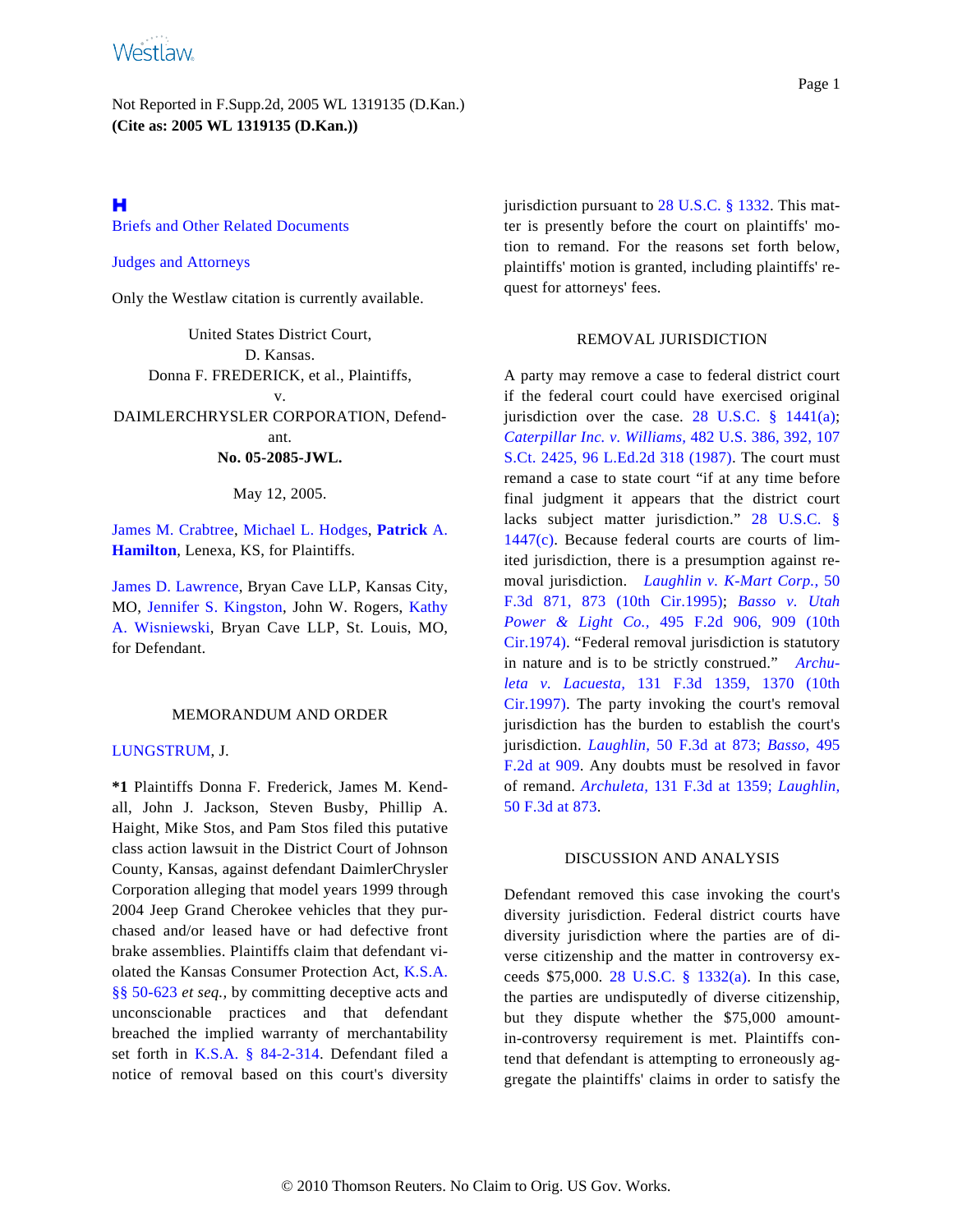amount-in-controversy requirement. In response, defendant argues that the jurisdictional amount is satisfied based on a few different considerations. Defendant, however, failed to establish the propriety of this court's jurisdiction in the notice of removal itself, which is the document within which the defendant must satisfy its burden on this issue. The notice of removal relies on and references the amount-in-controversy allegations in plaintiffs' complaint, and plaintiffs' complaint suggests that the \$75,000 number represents an aggregate amount claimed for all of the plaintiffs. It is well established that class plaintiffs' claims may not be aggregated to satisfy the jurisdictional amount and therefore the court will grant plaintiffs' motion to remand, including plaintiffs' request for attorneys' fees.

**\*2** "The amount in controversy is ordinarily determined by the allegations of the complaint, or, where they are not dispositive, by the allegations in the notice of removal." *[Laughlin,](http://www.westlaw.com/Find/Default.wl?rs=dfa1.0&vr=2.0&DB=506&FindType=Y&ReferencePositionType=S&SerialNum=1995069438&ReferencePosition=873)* [50 F.3d at 87](http://www.westlaw.com/Find/Default.wl?rs=dfa1.0&vr=2.0&DB=506&FindType=Y&ReferencePositionType=S&SerialNum=1995069438&ReferencePosition=873)3. The court will therefore first look to the allegations in plaintiff's state court petition. Plaintiffs' amended petition prays for damages as follows:

For compensatory damages in excess of \$75,000 to include; [sic]

A. Reimbursement for all costs incurred by plaintiff and the Class [for] servicing, repairing and replacing the defective brake assembly.

B. Compensation for loss of time, loss of vehicle use, rental car expenses, inconvenience and consequential damages incurred by plaintiffs and the Class [for] having their Grand Cherokees serviced and repaired.

C. Compensation for the remedial work necessary to permanently correct the defect.

D. Pre and post judgment interest on all amounts awarded.

(Am. Pet., ¶ 4, at 14.) The amended petition also prays for attorneys' fees. (*Id.* ¶ 5.) Defendant relies heavily on the fact that this prayer seeks damages "in excess of \$75,000." But the prayer seeks reimbursement for costs incurred "by plaintiff and the Class" for servicing, repairing and replacing the defective brake assembly and for other damages incurred "by plaintiffs and the Class" for having their vehicles serviced and repaired. Thus, the \$75,000 number is clearly an aggregate amount for all of the plaintiffs' claims rather than the claims of any one individual plaintiff. It is well settled that the claims of the class members generally may not be aggregated to satisfy the amount-in-controversy requirement. *[Zahn v. International Paper C](http://www.westlaw.com/Find/Default.wl?rs=dfa1.0&vr=2.0&DB=708&FindType=Y&SerialNum=1973137119)o.,* [414 U.S](http://www.westlaw.com/Find/Default.wl?rs=dfa1.0&vr=2.0&DB=708&FindType=Y&SerialNum=1973137119). [291, 294-95, 94 S.Ct. 505, 38 L.Ed.2d 511 \(197](http://www.westlaw.com/Find/Default.wl?rs=dfa1.0&vr=2.0&DB=708&FindType=Y&SerialNum=1973137119)3); *[Leonhardt v. Western Sugar C](http://www.westlaw.com/Find/Default.wl?rs=dfa1.0&vr=2.0&DB=506&FindType=Y&ReferencePositionType=S&SerialNum=1998232973&ReferencePosition=637)o.,* [160 F.3d 63](http://www.westlaw.com/Find/Default.wl?rs=dfa1.0&vr=2.0&DB=506&FindType=Y&ReferencePositionType=S&SerialNum=1998232973&ReferencePosition=637)1, [637-38 \(10th Cir.1998](http://www.westlaw.com/Find/Default.wl?rs=dfa1.0&vr=2.0&DB=506&FindType=Y&ReferencePositionType=S&SerialNum=1998232973&ReferencePosition=637)) (each plaintiff in class action diversity action must meet jurisdictional amount in controversy; aggregation allowed only if plaintiffs unite to enforce a single title or right in which they have a common and undivided interest). Therefore, plaintiffs' prayer for damages in the aggregate is insufficient to satisfy the amount in controversy requirement.

Even if the court were to give defendant the greatest degree of latitude possible and find that plaintiffs' \$75,000 prayer for damages was ambiguous regarding whether it represents an aggregate or per-plaintiff amount, the court would nonetheless still find that plaintiff's petition fails to establish that the amount in controversy requirement is satisfied in this case. When a plaintiff files suit in federal court, the plaintiff's claimed amount is presumed to support diversity jurisdiction. *[Martin v. Franklin](http://www.westlaw.com/Find/Default.wl?rs=dfa1.0&vr=2.0&DB=506&FindType=Y&ReferencePositionType=S&SerialNum=2001483366&ReferencePosition=1289) [Capital Corp.](http://www.westlaw.com/Find/Default.wl?rs=dfa1.0&vr=2.0&DB=506&FindType=Y&ReferencePositionType=S&SerialNum=2001483366&ReferencePosition=1289),* [251 F.3d 1284, 1289 \(10th Cir.2001\)](http://www.westlaw.com/Find/Default.wl?rs=dfa1.0&vr=2.0&DB=506&FindType=Y&ReferencePositionType=S&SerialNum=2001483366&ReferencePosition=1289) . This same presumption, however, does not apply when the case has been removed to federal court because under those circumstances the plaintiff chose to file the case in state court rather than in federal court. *Id.* When the plaintiff files suit in state court there "is a strong presumption that the plaintiff has not claimed a large amount in order to confer jurisdiction on a federal court." *Id.* (internal quotation omitted). Therefore, in this case there is a strong presumption that plaintiffs did not claim an

Page 2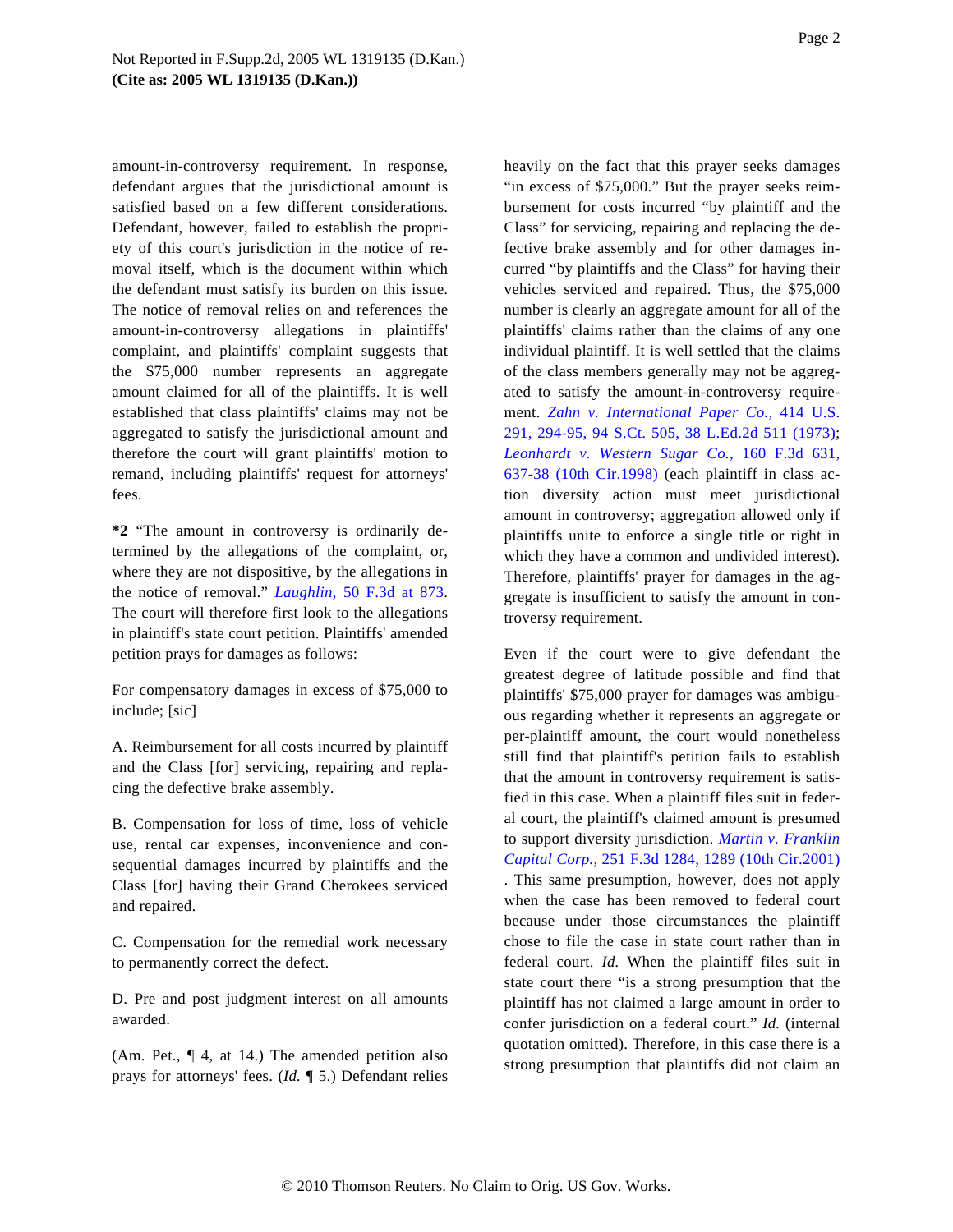amount in their state court petition that would be sufficient to satisfy the jurisdictional amount for federal court. Accordingly, the court would resolve any arguable ambiguity against finding that plaintiffs alleged the requisite per-plaintiff (rather than aggregate) amount.

**\*3** Because the complaint is not dispositive in favor of removal, then, defendant bears the burden of demonstrating in the notice of removal itself that the amount in controversy requirement has been met. *Id.* at 1290; *[Laughlin](http://www.westlaw.com/Find/Default.wl?rs=dfa1.0&vr=2.0&DB=506&FindType=Y&ReferencePositionType=S&SerialNum=1995069438&ReferencePosition=873),* [50 F.3d at 873](http://www.westlaw.com/Find/Default.wl?rs=dfa1.0&vr=2.0&DB=506&FindType=Y&ReferencePositionType=S&SerialNum=1995069438&ReferencePosition=873). The defendant must make this showing by at least a preponderance of the evidence. *[Martin,](http://www.westlaw.com/Find/Default.wl?rs=dfa1.0&vr=2.0&DB=506&FindType=Y&ReferencePositionType=S&SerialNum=2001483366&ReferencePosition=1290)* [251 F.3d a](http://www.westlaw.com/Find/Default.wl?rs=dfa1.0&vr=2.0&DB=506&FindType=Y&ReferencePositionType=S&SerialNum=2001483366&ReferencePosition=1290)t [1290.](http://www.westlaw.com/Find/Default.wl?rs=dfa1.0&vr=2.0&DB=506&FindType=Y&ReferencePositionType=S&SerialNum=2001483366&ReferencePosition=1290) The sole amount-in-controversy allegation in defendant's notice of removal is the following brief summary of plaintiffs' claim:

In their Prayer for Relief, Plaintiffs explicitly request compensatory damages *in excess* of \$75,000. *Id.* at Prayer for Relief,  $\P$  4. In addition to compensatory damages, Plaintiffs also seek attorneys' fees under the Kansas Consumer Protection Act. *Id.* at Prayer for Relief, ¶ 5. Thus, the "amount in controversy" requirement of [28 U.S.C. § 1332](http://www.westlaw.com/Find/Default.wl?rs=dfa1.0&vr=2.0&DB=1000546&DocName=28USCAS1332&FindType=L) is satisfied by Plaintiffs' request for an award of compensatory damages, plus attorneys' fees.

Notice of Removal (doc. 1), ¶ 17, at 4 (emphasis in original). Defendant's notice of removal, then, does nothing more than rely on plaintiffs' prayer for damages and, as explained previously, that prayer for damages, when read in its entirety, indicates that plaintiffs' \$75,000 damage claim is an aggregate amount, not a per-plaintiff amount. As such, defendant has failed to meet its burden of proving by a preponderance of the evidence in the notice of removal itself that plaintiffs' claims meet the jurisdictional amount.

In response to plaintiffs' motion to remand, defendant raises a variety of arguments concerning the economics of this case. Defendant argues, for example, that the replacement and/or repair costs for each vehicle could be in the tens of thousands of dollars plus plaintiffs are seeking attorneys' fees as part of their damages claim which would aggregate to an amount in excess of \$75,000, and that plaintiffs are seeking an injunctive form of relief by requesting that defendant permanently correct the defect and the cost of complying with that demand would easily exceed the jurisdictional minimum. As stated previously, however, it is well established in the Tenth Circuit that defendants must meet their burden of proof on this matter in the notice of removal itself, not in subsequent briefing. Thus, their belated arguments are irrelevant to the court's resolution of this issue.

Defendant also urges the court to stay its ruling on this matter pending resolution of the Supreme Court's decision on the writ of certiorari granted in *[Allapattah Services, Inc. v. Exxon Corp](http://www.westlaw.com/Find/Default.wl?rs=dfa1.0&vr=2.0&DB=506&FindType=Y&SerialNum=2003419335).,* [333 F.3d](http://www.westlaw.com/Find/Default.wl?rs=dfa1.0&vr=2.0&DB=506&FindType=Y&SerialNum=2003419335) [1248 \(11th Cir.2003](http://www.westlaw.com/Find/Default.wl?rs=dfa1.0&vr=2.0&DB=506&FindType=Y&SerialNum=2003419335)), *cert. granted in part* [--- U.S.](http://www.westlaw.com/Find/Default.wl?rs=dfa1.0&vr=2.0&DB=708&FindType=Y&SerialNum=2005115081) [----, 125 S.Ct. 317, --- L.Ed.2d ---- \(200](http://www.westlaw.com/Find/Default.wl?rs=dfa1.0&vr=2.0&DB=708&FindType=Y&SerialNum=2005115081)4). In *Allapattah,* the Eleventh Circuit held that the district court may exercise supplemental jurisdiction under [28 U.S.C. § 136](http://www.westlaw.com/Find/Default.wl?rs=dfa1.0&vr=2.0&DB=1000546&DocName=28USCAS1367&FindType=L)7 "over the claims of class members who do not meet the minimum amount in controversy as long as the district court has original jurisdiction over the claims of at least one of the class representatives." *Id.* at 1256. The Supreme Court granted a writ of certiorari only with respect to the issue of whether the court can exercise supplemental jurisdiction over the absent class members when the court has diversity jurisdiction over the individual claims of named plaintiffs. *See* [---](http://www.westlaw.com/Find/Default.wl?rs=dfa1.0&vr=2.0&DB=708&FindType=Y&SerialNum=2005115081) [U.S. ----, 125 S.Ct. 317, --- L.Ed.2d -](http://www.westlaw.com/Find/Default.wl?rs=dfa1.0&vr=2.0&DB=708&FindType=Y&SerialNum=2005115081)--- (granting the writ only with respect to Question 1 presented in the petition, and Question 1 presented this particular issue). Here, defendant has failed its burden of establishing that the jurisdictional amount is met with respect to any one of the named plaintiffs. Consequently, the court expects that the Supreme Court's decision in *Allapattah* likely will not be of much guidance in resolving the facts of this case. Thus, the court declines to stay its ruling on this matter.

**\*4** Lastly, plaintiffs request an award of attorneys' fees incurred as a result of removal. *See* 28 U.S.C.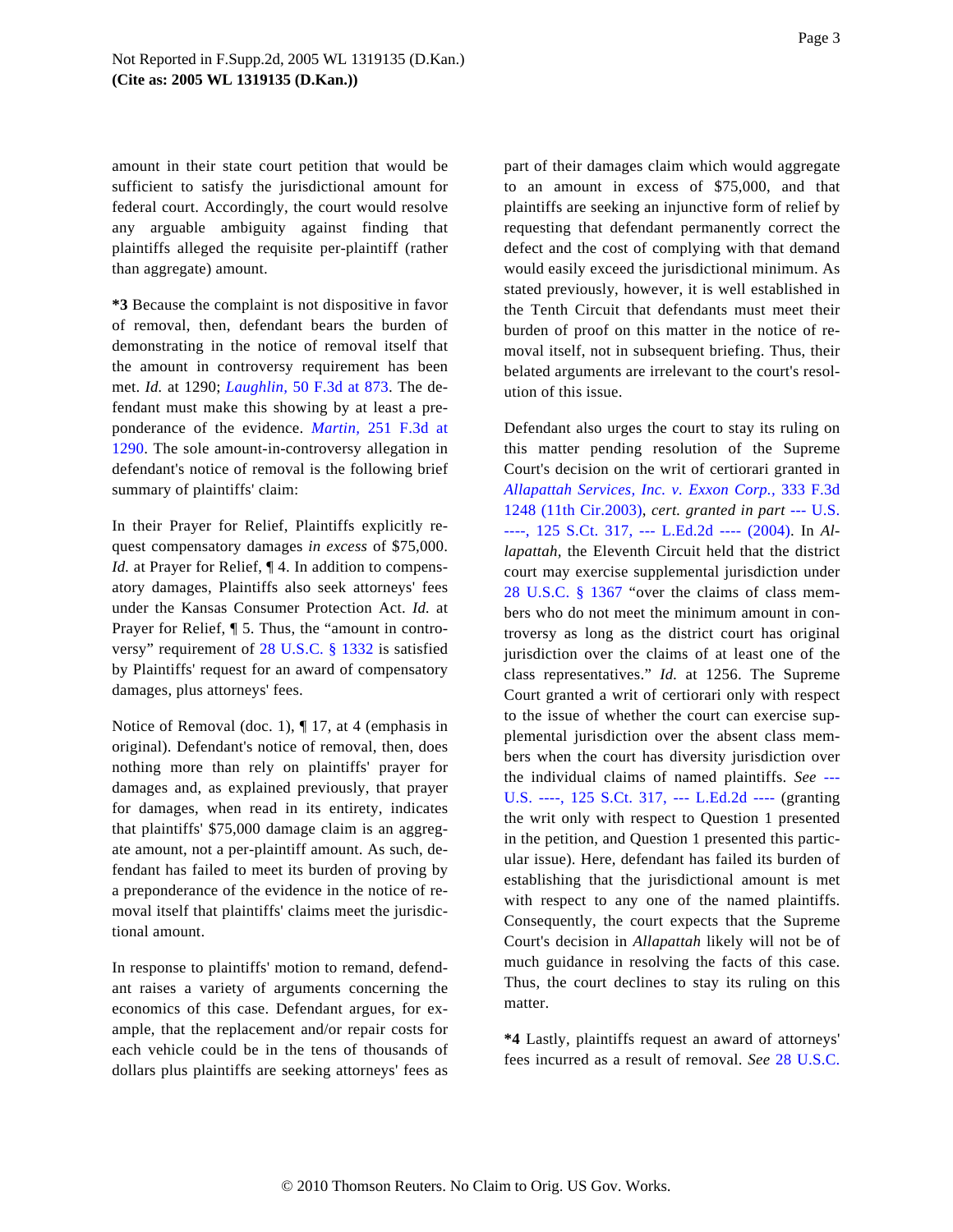[§ 1447\(c](http://www.westlaw.com/Find/Default.wl?rs=dfa1.0&vr=2.0&DB=1000546&DocName=28USCAS1447&FindType=L)) ("An order remanding may require payment of costs and any actual expenses, including attorney fees, incurred as a result of the removal."). In deciding whether to award costs, "the key factor is the propriety of defendant's removal." *[Excell,](http://www.westlaw.com/Find/Default.wl?rs=dfa1.0&vr=2.0&DB=506&FindType=Y&ReferencePositionType=S&SerialNum=1997045966&ReferencePosition=322) [Inc. v. Sterling Boiler & Mech., Inc](http://www.westlaw.com/Find/Default.wl?rs=dfa1.0&vr=2.0&DB=506&FindType=Y&ReferencePositionType=S&SerialNum=1997045966&ReferencePosition=322).,* [106 F.3d 318,](http://www.westlaw.com/Find/Default.wl?rs=dfa1.0&vr=2.0&DB=506&FindType=Y&ReferencePositionType=S&SerialNum=1997045966&ReferencePosition=322) [322 \(10th Cir.1997](http://www.westlaw.com/Find/Default.wl?rs=dfa1.0&vr=2.0&DB=506&FindType=Y&ReferencePositionType=S&SerialNum=1997045966&ReferencePosition=322)). The court need not find that the defendant removed the state court action in bad faith; the court may deny attorneys' fees if it finds that the defendant possessed "objectively reasonable grounds to believe removal was proper." *[Mar](http://www.westlaw.com/Find/Default.wl?rs=dfa1.0&vr=2.0&DB=506&FindType=Y&ReferencePositionType=S&SerialNum=2005870747&ReferencePosition=1145)[tin v. Franklin Capital Corp.](http://www.westlaw.com/Find/Default.wl?rs=dfa1.0&vr=2.0&DB=506&FindType=Y&ReferencePositionType=S&SerialNum=2005870747&ReferencePosition=1145),* [393 F.3d 1143, 1145](http://www.westlaw.com/Find/Default.wl?rs=dfa1.0&vr=2.0&DB=506&FindType=Y&ReferencePositionType=S&SerialNum=2005870747&ReferencePosition=1145) [\(10th Cir.2004](http://www.westlaw.com/Find/Default.wl?rs=dfa1.0&vr=2.0&DB=506&FindType=Y&ReferencePositionType=S&SerialNum=2005870747&ReferencePosition=1145)). The court has wide discretion in this matter. *Id .*

<span id="page-3-0"></span>An attorneys' fee award is warranted in this case because the court does not believe that defendant possessed objectively reasonable grounds to believe that removal was proper. Although plaintiffs' amended petition sought damages "in excess of \$75,000," the prayer for damages in its entirety reveals that this is an aggregate amount and it is settled in the Tenth Circuit that such an aggregate amount cannot satisfy the amount-in-controversy requirement. It is also settled in the Tenth Circuit that the anticipated aggregate amount of plaintiffs' attorneys' fees in this case cannot push them beyond the jurisdictional threshold. *See [Martin,](http://www.westlaw.com/Find/Default.wl?rs=dfa1.0&vr=2.0&DB=506&FindType=Y&ReferencePositionType=S&SerialNum=2001483366&ReferencePosition=1293)* 251 [F.3d at 129](http://www.westlaw.com/Find/Default.wl?rs=dfa1.0&vr=2.0&DB=506&FindType=Y&ReferencePositionType=S&SerialNum=2001483366&ReferencePosition=1293)3 (holding potential attorneys' fees requested on behalf of the class may not be aggregated and attributed entirely to the named plaintiffs in assessing whether they meet the amountin-controversy requirement). Perhaps most significantly, it is well settled that because plaintiffs' amended petition was not dispositive regarding the amount in controversy defendant had the burden of establishing by a preponderance of the evidence in the notice of removal itself that the amount in controversy requirement is met. Defendant did not even attempt to do this until subsequent briefing, which was too late.

<span id="page-3-1"></span>IT IS THEREFORE ORDERED BY THE COURT that plaintiffs' motion to remand (Doc. 6) is granted in full. This case is remanded to the District Court of Johnson County, Kansas. The clerk shall mail a certified copy of this order of remand to the clerk of the state court.

IT IS FURTHER ORDERED that no later than May 27, 2005, plaintiffs shall submit an accounting of reasonable attorneys' fees and costs associated with obtaining this remand order. If defendant wishes to contest the amount claimed by plaintiffs, it shall file a response brief no later than June 3, 2005, and plaintiffs may file a reply brief no later than June 10, 2005. The court will then enter an order regarding payment of reasonable expenses and costs.

# IT IS SO ORDERED.

D.Kan.,2005.

Frederick v. DaimlerChrysler Corp.

Not Reported in F.Supp.2d, 2005 WL 1319135 (D.Kan.)

Briefs and Other Related Documents [\(Back to top\)](#page-0-0)

• [2005 WL 92443](http://www.westlaw.com/Find/Default.wl?rs=dfa1.0&vr=2.0&FindType=Y&SerialNum=2006511505)7 (Trial Motion, Memorandum and Affidavit) Defendant Daimlerchrysler Corporation's Opposition to Plaintiffs' Motion for Remand (Mar. 28, 2005) Original Image of this Document (PDF)

• [2005 WL 92443](http://www.westlaw.com/Find/Default.wl?rs=dfa1.0&vr=2.0&FindType=Y&SerialNum=2006511504)6 (Trial Motion, Memorandum and Affidavit) Plaintiffs' Motion For Remand And Attorneys' Fees And Costs (Mar. 16, 2005) Original Image of this Document (PDF)

• [2005 WL 92443](http://www.westlaw.com/Find/Default.wl?rs=dfa1.0&vr=2.0&FindType=Y&SerialNum=2006511502)4 (Trial Motion, Memorandum and Affidavit) Daimlerchrysler Corporation's Motion to Dismiss Plaintiffs' Amended Petition (Mar. 11, 2005) Original Image of this Document (PDF)

• [2005 WL 92443](http://www.westlaw.com/Find/Default.wl?rs=dfa1.0&vr=2.0&FindType=Y&SerialNum=2006511503)5 (Trial Motion, Memorandum and Affidavit) Daimlerchrysler Corporation's Memorandum in Support of Motion to Dismiss Plaintiffs' Amended Petition (Mar. 11, 2005)

Judges and [Attorneys\(Back to top\)](#page-0-1)

[Judges](#page-4-0) | [Attorneys](#page-4-1)